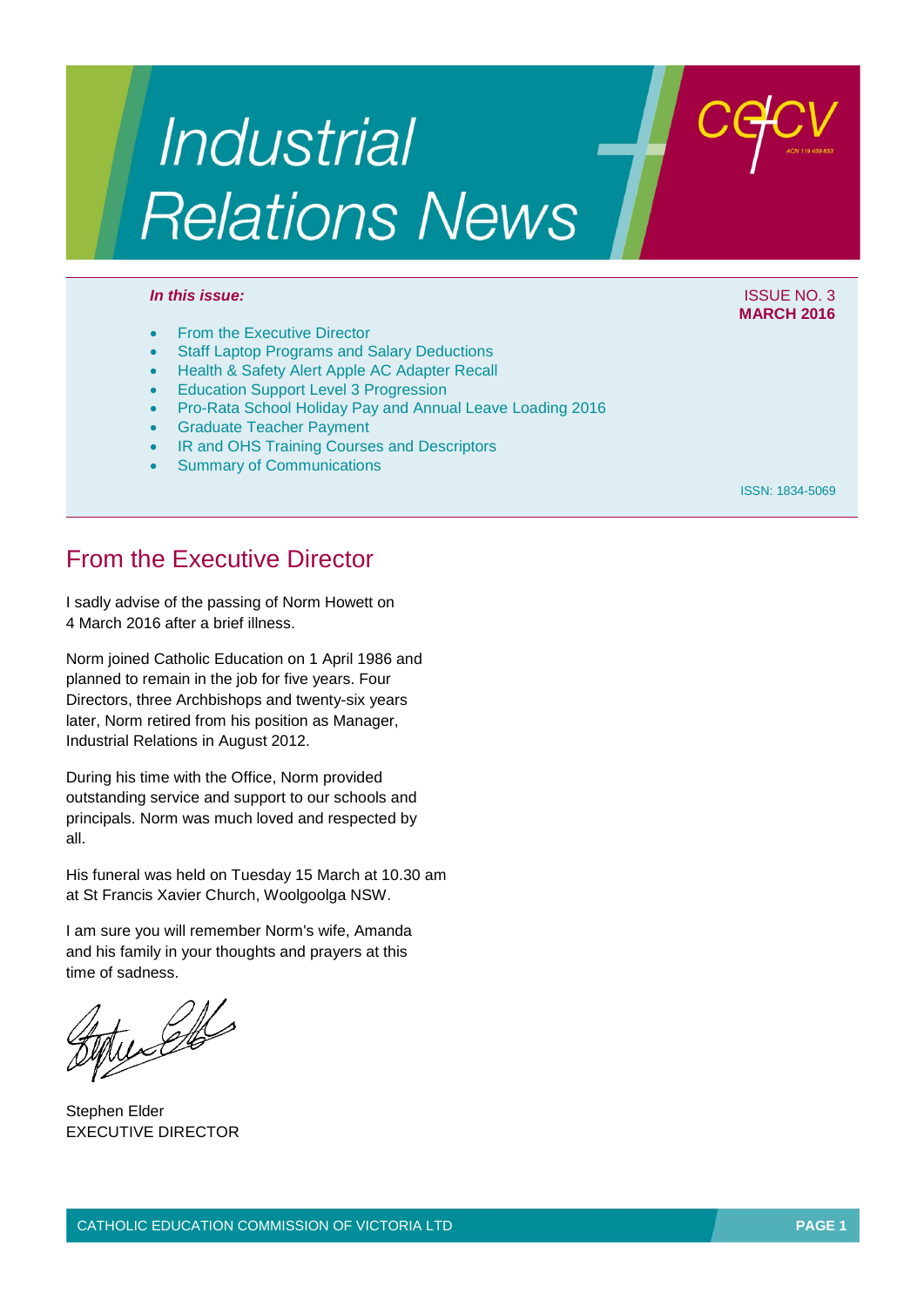## Staff Laptop Programs and Salary Deductions

Late last year Justice Bromberg of the Federal Court handed down a decision, *Australian Education Union v State of Victoria (Department of Education and Early Childhood Development) [2015] FCA 1996*, in relation to the Notebooks for Teachers and Principals Program (**NTPP**) in the Victorian Department of Education and Early Childhood Development (DEECD).

The NTPP operated in Victorian government schools from 2008 and provided laptops to school staff. As part of the program, staff members contributed funds towards the laptop through direct salary deductions.

The decision found that the program was in breach of the *Fair Work Act 2009* (Cth). The Court determined that the salary deductions were not principally for the employee's benefit, were unreasonable in the circumstances and contravened the employer's responsibility to pay an employee the full amount for work performed.

Based on Justice Bromberg's decision, the Australian Education Union and DEECD came to a settlement agreement under a consent order. DEECD agreed to back-pay staff their contributions with interest.

Catholic Schools with a laptop program that involve salary deductions may be affected by this decision. Unlike the DEECD, Catholic schools have a variety of programs that may be different to the NTPP.

The Catholic Education Commission of Victoria Ltd (CECV) is in discussions with the Independent Education Union Victoria Tasmania (IEU) in relation to the impact of this decision.

Schools with a program that involves salary deductions from staff wages in exchange for a laptop should immediately discontinue making current salary deductions, unless:

- the laptop is provided wholly for the benefit of the employee; **and**
- the laptop program is of no benefit to the school and the school has no interest in whether employees take up the laptop program or not.

## Health & Safety Alert – Apple AC Adapter Recall

Apple has issued a recall of two-pronged AC wall plugs sold from 2003 to 2015 with Mac and certain types of iOS devices. In some cases it is possible for the plugs to break and create a risk of electric shock if touched.

Apple will exchange affected wall plug adapters with new redesigned adapters free of charge.

Detailed information on how to identify affected wall plugs and how to arrange an exchange is provided on the Apple website [www.apple.com/au/support/ac](https://www.apple.com/au/support/ac-wallplug-dapter/)[wallplug-dapter.](https://www.apple.com/au/support/ac-wallplug-dapter/)

All schools and workplaces should arrange for any affected adapters within the workplace to be exchanged for new redesigned adapters and inform staff and/or students that have been issued with Mac and iOS devices of the recall.

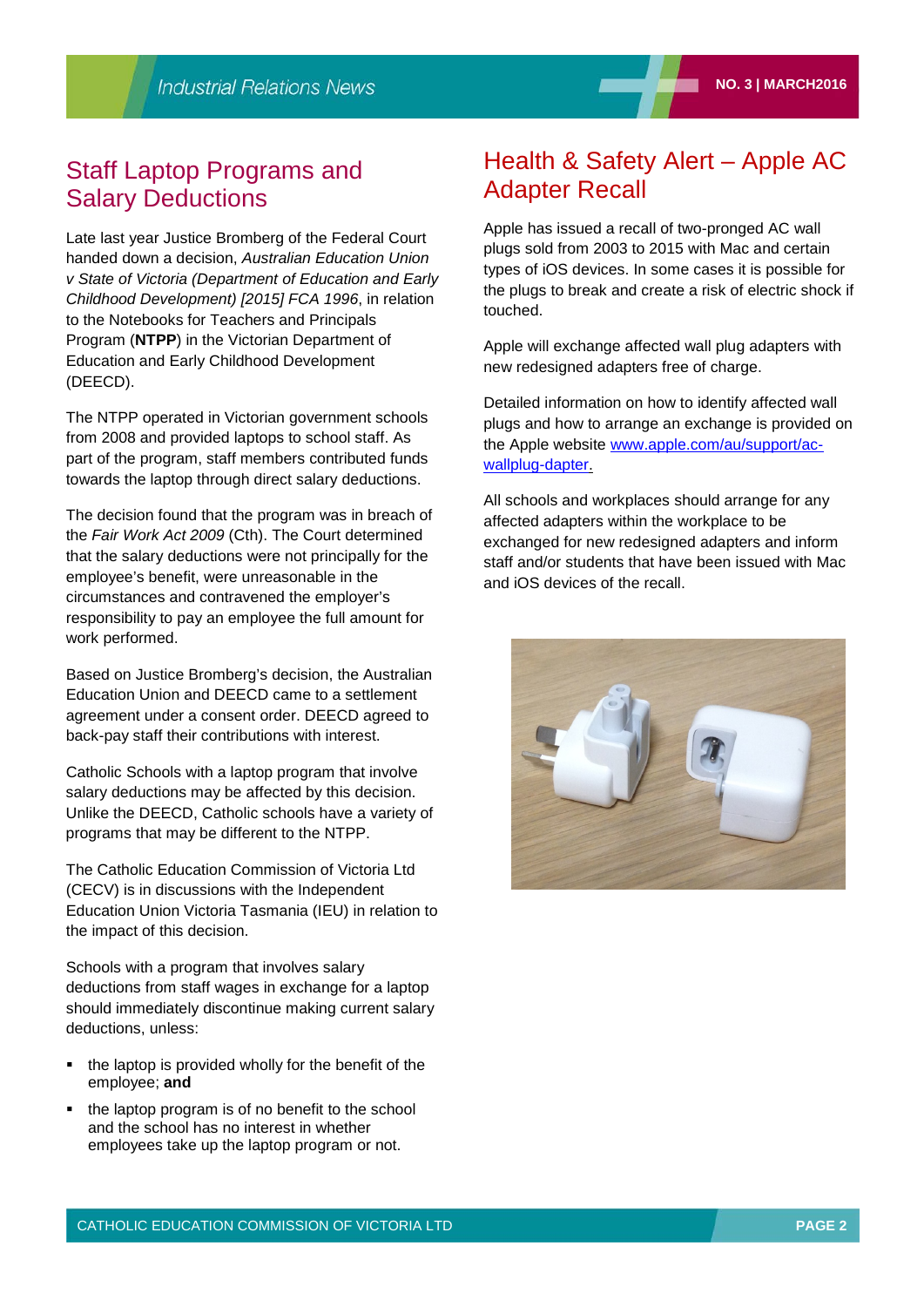# Education Support Level 3 **Progression**

On **1 May 2016,** there is a change to the maximum salary for eligible education support employees who are currently at ES3–6 and who were previously classified as a School Officer Level 5 prior to the commencement of the *Victorian Catholic Education Multi Enterprise Agreement 2013* [\(VCEMEA\)](http://www.cecv.catholic.edu.au/vcsa/Agreement_2013/VCEMEA_2013.pdf).

Eligible education support employees at level ES3–6 who wish to progress, must submit an application to the principal on the appropriate employee request form by **15 April 2016**.

Details regarding this process are outlined in the CECV Circular dated 3 March 2016, [Implementation](http://www.cecv.catholic.edu.au/vcsa/communications/CECV_VCEMEA_Implementation_Update_March_2016.pdf) [Update](http://www.cecv.catholic.edu.au/vcsa/communications/CECV_VCEMEA_Implementation_Update_March_2016.pdf) March 2016 and provided in Implementation Guide [Part](http://www.cecv.catholic.edu.au/vcsa/Implementation_Guidelines/ES_Progression_2016/Part_4B.pdf) 4B *Guidelines for salary progression on 1 May 2016 (Education Support Level 3–6)*

# Pro-Rata School Holiday Pay and Annual Leave Loading 2016

Schools are advised that the calculations for pro-rata school holiday pay have been amended from the commencement of the 2016 school year.

The calculation now includes pro-rata leave loading to be included in pro-rata school holiday pay calculations.

Further details are available in the CECV circular dated 19 February 2016, **[Implementation](http://www.cecv.catholic.edu.au/vcsa/communications/CECV_VCEMEA_2013_Implementation_Guide_5B.pdf) Update** and [Part](http://www.cecv.catholic.edu.au/vcsa/Implementation_Guidelines/School_Holiday_Pay_2016/Part_5B_School_Holiday_Pay_Implementation_Guide.pdf) 5B: *Guidelines for calculation of pro-rata school holiday pay and annual leave loading.*

## Graduate Teacher Payment

The lump sum Graduate Teacher Payment applies to ongoing teachers who commenced employment at subdivision T1–1 prior to 1 May 2015.

The lump sum payment is based on the commencement date of ongoing employment and time fraction of the graduate teacher.

The lump sum payment to eligible graduate teachers should be made on the first pay period on or after **1 May 2016**.

The eligibility criteria and the payment amounts are detailed in the CECV Circular dated 3 March 2016, [Implementation](http://www.cecv.catholic.edu.au/vcsa/communications/CECV_VCEMEA_Implementation_Update_March_2016.pdf) Update March 2016 and in the Implementation Guide [Part](http://www.cecv.catholic.edu.au/vcsa/Implementation_Guidelines/Salary_Implementation/Part_3_B.pdf) 3B *Salary and Allowances (2016 school year).*

# IR and OHS Training Courses

IR and OHS Professional Learning training sessions are now available for Term 2, 2016.

Details of training sessions and bookings can be made on My PL [\(IPLS\)](http://cevn.cecv.catholic.edu.au/ProfessionalLearning.aspx?id=7160) through the CEVN [website](http://cevn.cecv.catholic.edu.au/cevnlogin.aspx) under *Professional Learning / My PL (IPLS)*.

#### *22 April – OHS Chemical Management*

This workshop provides knowledge on how to systematically store and manage all chemicals kept or used on the school site, including how to develop a chemical (hazardous substance and dangerous goods) register, what types of chemicals to include and the requirements for Material Safety Data Sheets (MSDS).

**Activity name**: OHS Chemical Management (22 April) **Activity code**: 16IST206B **Registrations close**: 15 April 2016.

#### *29 April – Know Your Agreement – School Leaders*

This session focuses on the sections of the [VCEMEA](http://web.cecv.catholic.edu.au/vcsa/Agreement_2013/VCEMEA_2013.pdf) that are most commonly referred to by principals in their role of managing employees. The program would also be of benefit to business managers and deputy principals.

Some of the key provisions covered are:

- managing employment concerns
- parental leave
- introduction of change/redundancy.

**Activity name**: Know Your Agreement – School Leaders (29 April) **Activity code**: 16IST103C **Registrations close**: 22 April 2016.